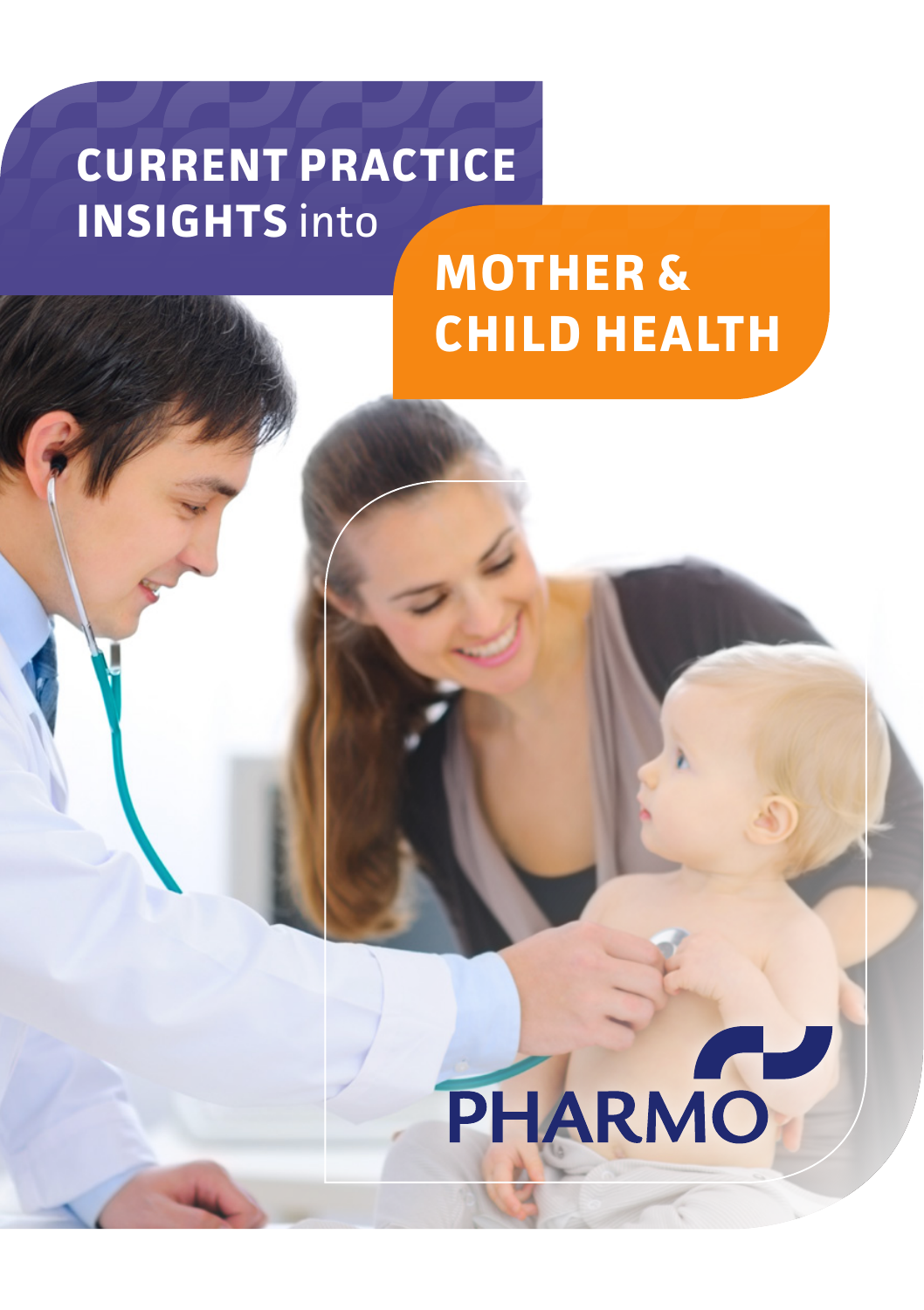An experienced sparring partner for all your EU healthcare questions

Patient-centric data derived from real-life healthcare settings is a key element in generating evidence for decision-making by healthcare stakeholders. Our clients use this evidence to demonstrate safety, effectiveness and quality of care. PHARMO is specialised in generating this evidence, by means of observational and real-life research with data from current treatment practice. We provide expert data analysis to support regulatory, market access and treatment decisions throughout a product life-cycle.

PHARMO has delivered its tailor-made services for more than 600 late-phase studies across a wide range of therapeutic areas.

For healthcare research using medical data from pregnant women and children PHARMO has access to an excellent observational framework by linking the PHARMO Database Network to the Netherlands Perinatal Registry (PRN) which is maintained by the PRN-foundation.

**PHARMO Database Network** Rapid access to primary and secondary healthcare data





We are continuing to expand our capabilities in Europe by collaborating with European healthcare database partners.

### Examples of information available

## **Mother & Child Cohort**

Patient characteristics before/during/ after pregnancy

- 
- *• Maternal age • Obstetric history • Parity*
- 

#### Pregnancy characteristics & outcomes

- *• Mode of conception*
- 
- *• Duration • Mode of delivery*

#### Birth information for singletons

- *• Gestational age • Birth weight*
- 
- *• Apgar score*

Healthcare resource information

#### **Pediatric Cohort**

- *• Children aged 0-19 years • From 1998 onwards*
- 
- *(including children born >1976)*
- *• Healthcare resource information*